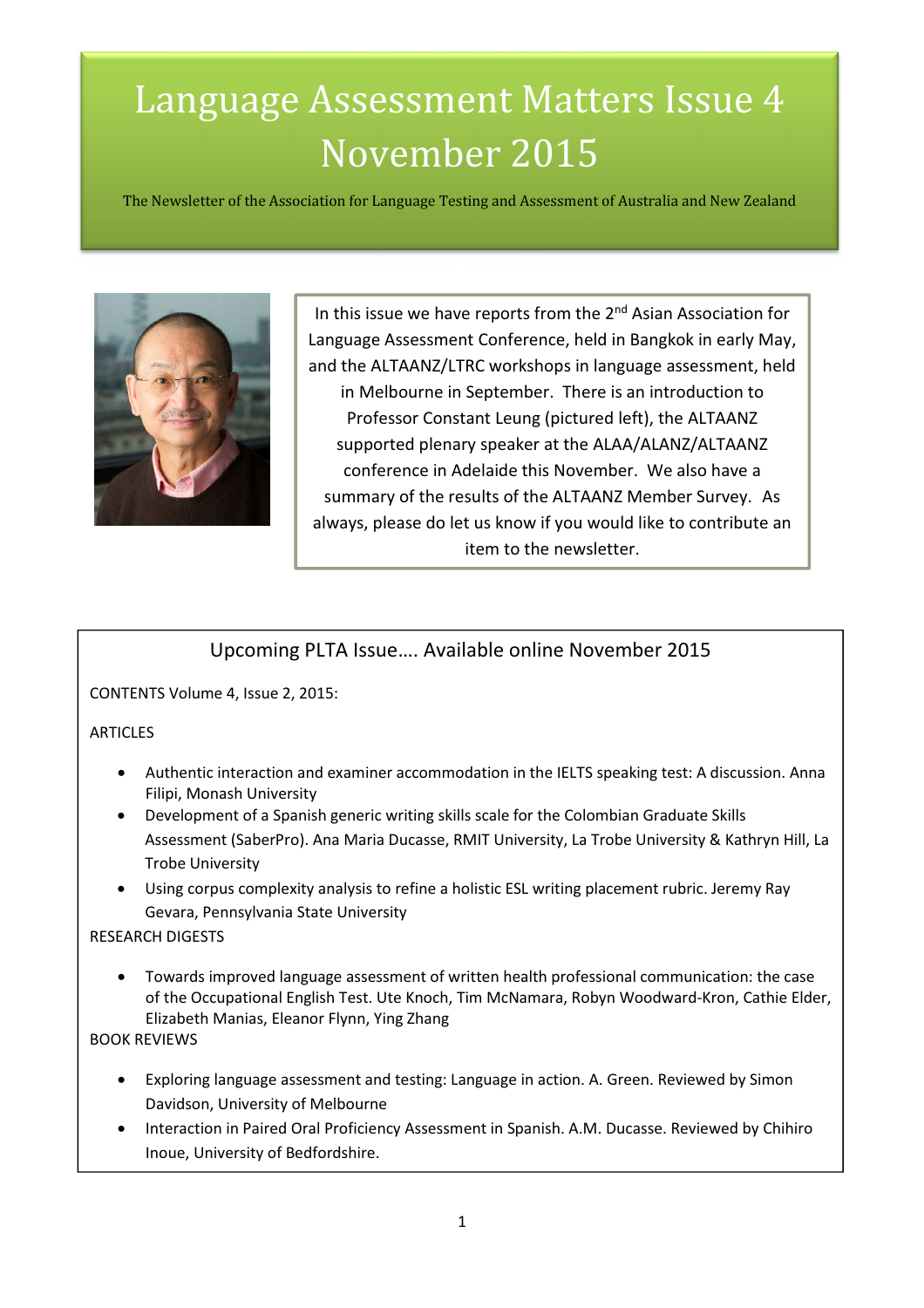#### The 2nd Asian Association for Language Assessment (AALA) Conference 2015



AALA is a new association for language assessment in Asia with a mission to promote language assessment activities in the region. The 2<sup>nd</sup> AALA Conference and Workshops were held at Chulalongkorn University and Hotel Mercure, Bangkok, Thailand between April 30 and May 2, 2015. The theme of the conference and workshop was "Assessing English Language Ability: Issues and Trends". Two workshops were given at Chulaongkorn University prior to the two-day conference by Talia Isaacs (University of Bristol) on "Principles and practice in assessing speaking: Beyond reticence to target "ear and tongue skills" and by Aek Phakiti (University of Sydney) on "A practical approach to questionnaire construction and analysis for language assessment research". Both workshops were well-attended with enthusiastic language teachers and researchers in language assessment.

The conference was held for two days at Hotel Mercure, Bangkok. This conference was packed with uncountable interesting and significant research presentations and discussion by research across Asian regions including China, Taiwan, Japan, Korea and Thailand. To highlight, the presentation sessions included a plenary presentation by Bernard Spolsky (Bar-Ilan University) on "Some concerns about language testing" which provided very insightful discussion on historical changes, challenges and concerns about fair language testing and assessment. There were four invited presentations by David Quin (Hong Kong Polytechnic University) on "Putting academic vocabulary lists to the test: Measuring the academicality of different generations of the TOEFL", Aek Phakiti (University of Sydney) on "Test takers' calibration and strategy use in IELTS listening tasks", Talia Isaacs (University of Bristol) on "Perceptions and ratings of lay listeners, teachers, and examiners in L2 pronunciation scale development and validation", and Yong-Won Lee (Seoul National University) on "Reconsidering consequential validity in diagnostic language assessment". There were 13 individual papers, a poster presentation on various topics (total 15 research posters) and two professional sessions. This conference did not have a parallel presentation session, so everyone had a chance to attend all sessions. The atmosphere was very friendly and supportive of new language testing and assessment researchers. There were two other highlights worth noting. The first was the awesome conference host – the English as an International Language Program at Chulalongkorn University – whose staff was very hospitable, friendly and helpful. The second highlight was the great coffee breaks and lunches. All participants had lunch in a 4.5 star hotel restaurant with a wide range of food selections (Western, Chinese, Japanese, Indian or Thai) from starters to the main course, desserts and a variety of drinks.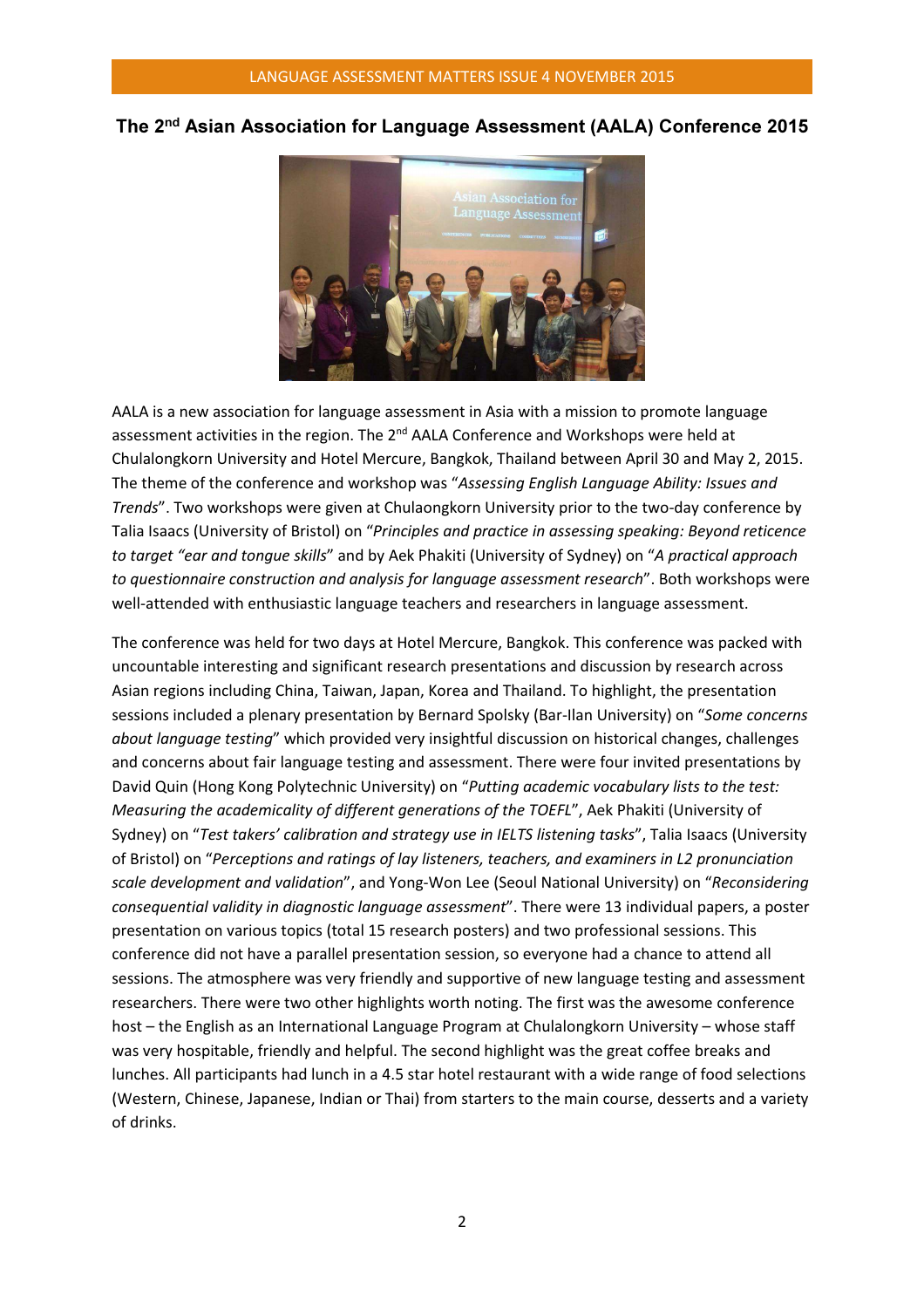All in all, this conference was a great success in terms of the conference themes, quality of papers and presentations, and atmosphere. AALA will be holding its third conference in Sanur, Bali from the  $19<sup>th</sup>$  to 21<sup>st</sup> of May 2016. You can find more information about AALA and its future conferences and workshops by visiting http://www.aalawebsite.com/#.

# LTRC / ALTAANZ Workshops, Melbourne, September 2015

Kristina Galloway, an experienced secondary foreign language teacher attended all of the workshops. She reports on them below…

I thoroughly enjoyed this opportunity to explore the fascinating world of assessment in more depth than is usually possible in the life of a busy teacher. Everything about teaching and learning languages is complicated, and testing them is no exception. It is reassuring to know the amount of care and thought that goes in to creating test constructs and daunting to reflect on how difficult it is for teachers to write their own truly valid and reliable tests.

Ute Knoch's workshop "Integrating Peer- and Self-assessment" gave us an overview of research findings in this area. While peer- and self-assessment have become almost ubiquitous in Australian schools, there are cultural differences in students' receptiveness to the ideas. Ute stressed the importance of training students in how to peer- and self-assess. She also discussed the widespread use of rubrics as scaffolded tools to enhance the efficacy and efficiency, giving us a number of samples to analyse and use as models. She noted that another value of peer- and self-assessment is in raising students' awareness of the criteria that are being used to judge their work and removing some of the mystery that students can feel about assessment.

In her workshop on "Assessing Vocabulary" Susy Macqueen gave us an opportunity to explore what "knowing" vocabulary really means and different approaches to assessing vocabulary learning. She gave us some useful tools and strategies for use in teaching and designing our own tests, as well as prompting us to consider the washback effects of large external tests and sets of prescribed outcomes.

Neomy Storch discussed research findings on the differences between genuinely collaborative and cooperative writing activities in her session "Implementing and Assessing Collaborative Writing". We were alerted to some of the potential pitfalls involved in assuming that on-line tools foster genuine collaboration. She offered plenty of practical advice on how to make the most of collaborative arrangements in our classrooms and some tips on how to go about assessing the product of collaborative work.

The final presentation by Xiaoming Xi from the Educational Testing Service, gave an overview into how test makers define the constructs they are testing and the relationships between test performance and real life contexts. Although promoted as a workshop, it was in fact more of a lecture, in a venue designed more for lecturing. For test makers and researchers, the session raised interesting questions about the major strands of research that inform test making practices, and offered insights into the strengths and weaknesses of each and possible synergies between them, as well as alerting participants to areas where further research is needed. For teachers, it was fascinating to see the dedication and thoughtfulness that goes into the creation of the high stakes tests that govern so many of our lives!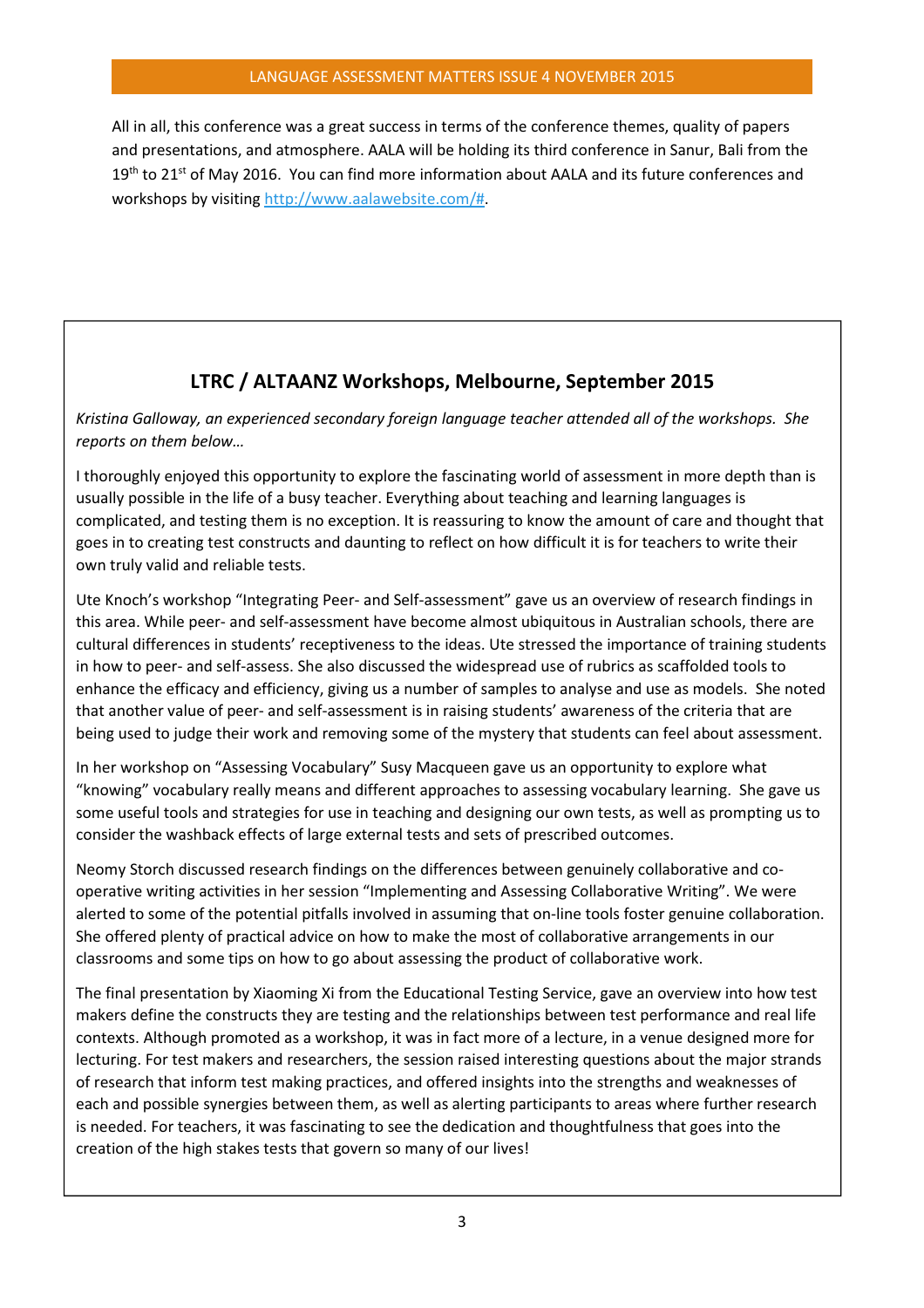#### LANGUAGE ASSESSMENT MATTERS ISSUE 4 NOVEMBER 2015

#### Introducing Professor Constant Leung; our keynote speaker in Adelaide

In announcing Professor Constant Leung (Centre for Language, Discourse and Communication, King's College London), as the ALTAANZ-sponsored keynote speaker at the ALAA/ALANZ/ALTAANZ conference to be held in Adelaide 30 November – 2 December 2015. Angela Scarino asked him two questions and his responses are below.

#### What do you see as the crucial issues now and going into the future in the assessment of English/language in educational settings?

I think we are beginning to fully grasp the significance of the de-centering of English in different parts of the world for teaching and assessment. By this I mean the tacit and monopolistic support for the 'Anglo native speaker competence' model (itself a partial representation based on a selection of linguistic, class and cultural characterizations) is giving way to a looser conceptualization that would regard diversity and difference in language practice(s) as unexceptional. Some strands within sociolinguistics have, for course, long recognised 'situatedness' as a key influence in the ways in which people use language to make meaning. The recent research in areas such as ELF and translanguaging have added to the momentum towards understanding, accepting and working with diversity and difference. Non-conformity to the putative Anglo-centric native speaker language practice can no longer be dismissed as 'foreignness' not worthy of consideration. For language assessment, a key consequence of this is that the hitherto thing-like certainty in terms of standards, norms and correctness (perhaps less so than the first two) cannot be applied universally. Norms (in the plural) will have to be differentiated for context, time/duration and purpose and so on. This in turn raises fundamental questions regarding the ways we have been operationalizing concepts such as 'construct', 'validity' and 'reliability' in language assessment. The diversity and fluidity in language practices that we now see as unexceptional, however, have not obviated the need to work with these concepts. My view is that we need to take 'situatedness' as an empirical issue on a caseby-case basis, and avoid excessive typification and reification when we try to give accounts of language use in terms of appropriateness, correctness and norms. For instance, 'academic writing' should not be regarded a universal phenomenon that is the same in all English-speaking universities in the world. We need to take account of what actually happens on the ground locally in different disciplines and institutions, as the researchers in Academic Literacies have suggested. There will be an issue of how 'local' is' local'. That's part of the task we will have to deal with in the next period.

#### What is the connecting theme of your own research endeavour? In other words what is the overall program of research that you have undertaken? Where is your own research heading? Why does this research matter?

I have come to recognise that my research efforts have been primarily related to my educational concerns, particularly in terms how grand theories and policy dispositions impact on teachers and students, with particular reference to English as an additional language. So, for example, my work in teacher assessment and classroom pedagogy are directly linked to the complex relationship between theory (however defined) and practice. Another way of saying this is: how do curriculum regimes influence what goes on in the classroom?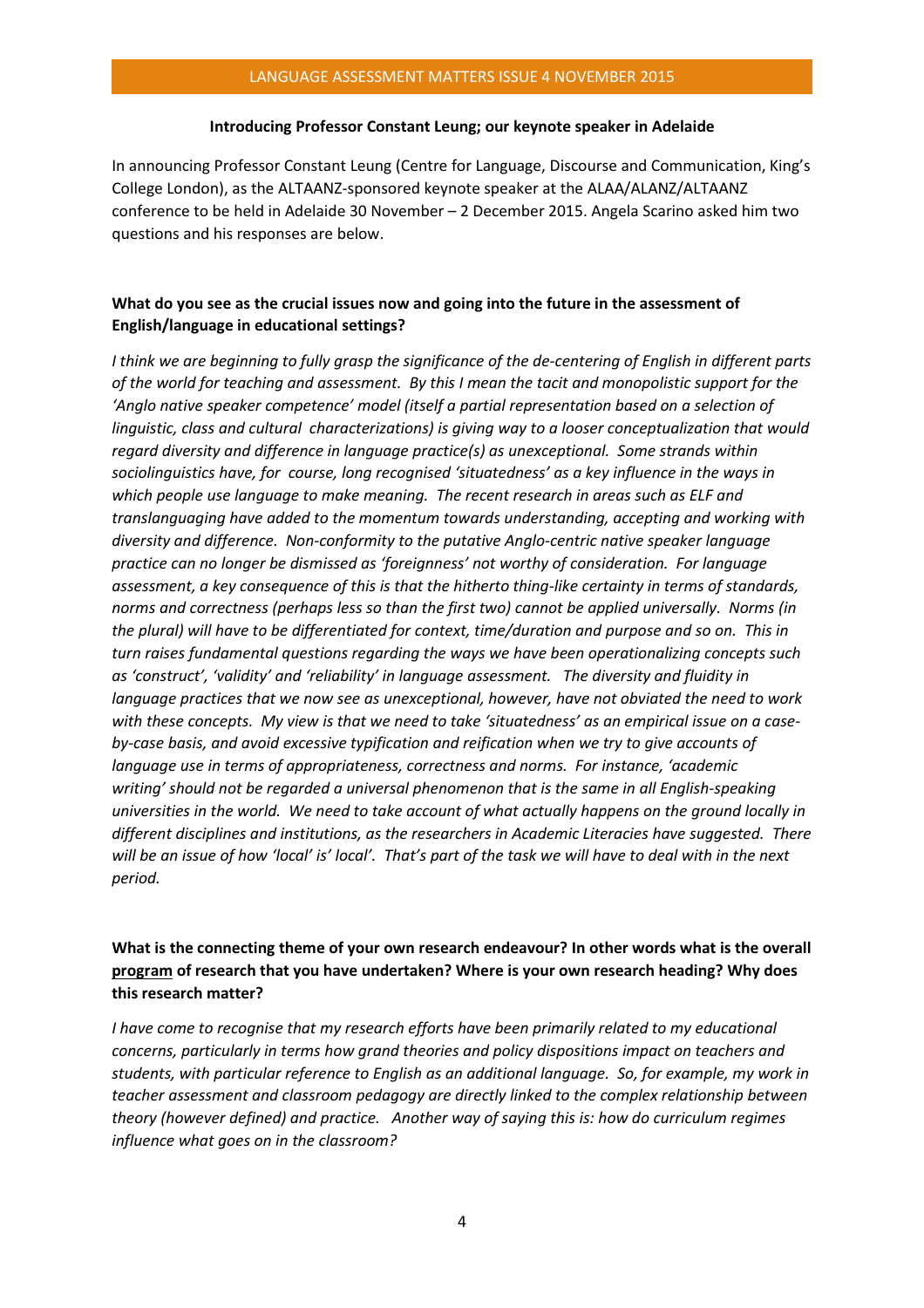#### LANGUAGE ASSESSMENT MATTERS ISSUE 4 NOVEMBER 2015

In the next period I would like to focus on two issues. Drawing on the work in Academic Literacies, College Composition/EAP and language assessment I would like to develop a better understanding of idea of academic language competence in English, perhaps I should say competences. There is plenty of published research to provide a good starting point. There may well be a need for further empirical work at a later stage. The other issue is concerned with the relationship between curriculum content and language, and how we may integrate the two in additional language pedagogy in public non-selective schooling education. The earlier work by Crandall, Snow, Mohan and others provide a good backdrop, the current CLIL 'movement' in Europe and elsewhere is also beginning to produce some interesting and relevant research. Again more empirical investigations may be needed. The motivation for focussing on these issues is the accelerating linguistic and cultural-cum-social class diversity in the student populations in many parts of the world. A better of understanding of these issues will contribute to our ability to respond to the educational needs of some of the students from diverse backgrounds.

We look forward to hearing more from Professor Leung at the conference.

# Summary ALTAANZ survey 2015

\_\_\_\_\_\_\_\_\_\_\_\_\_\_\_\_\_\_\_\_\_\_\_\_\_\_\_\_\_\_\_\_\_\_\_\_\_\_\_\_\_\_\_\_\_\_\_\_\_\_\_\_\_\_\_\_\_\_\_\_\_\_\_\_\_\_\_\_\_\_\_\_\_\_\_\_\_\_\_\_\_\_

In 2015, the ALTAANZ committee initiated a survey to collect information about ALTAANZ members' viewpoints in regard to priorities for the Association. This was to ensure limited funds available are used in best possible way and to ascertain whether our communication strategy is effective. At the time of the survey there were 320 ALTAANZ members (now the membership has increased to 350). The following is a summary of what we found based on 81 respondents (25%) that we would like to share.

#### 1. Information about the respondents

- Country of residence: Australia ( $N = 48$ ); New Zealand ( $N = 10$ ); Japan ( $N = 2$ ); Vietnam (N = 2); USA (N = 2); Others (Indonesia, Iran, Malaysia, Oman, Philippines, Saudi Arabia, Sri Lanka, Thailand, UK; N =1 each). 8 respondents did not answer this question.
- Work setting: University/tertiary institution (76.0%); Government agency (10.1%); Not for profit organization (7.6%); Primary/secondary school (6.3%); Adult education (6.3%); For profit or ganisation (1.3%)
- Highest educational qualification: Master's degree (49.4%); Doctoral degree (41.8%); Postgraduate diploma (5.1%); Bachelor's degree (3.8%)
- Involvement in language assessment/testing: Test/assessment development (57.0%); Testing/assessment research (49.4%); Training others in language assessment/testing (41.8%); Test scoring/rating (40.5%); Test administration (35.4%); Assessing learners in classroom situations (35.4%); Developing language assessment tasks/tools for classroom use (35.4%); Item or prompt writing (22.8%); Item or prompt writing for high stakes tests/exams (17.7%)
- Length of ALTAANZ membership: Over 3 years (32.9%); 13-24 months (27.9%); 6-12 months (15.2%); 25-36 months (15.2%); less than 6 months (8.9%)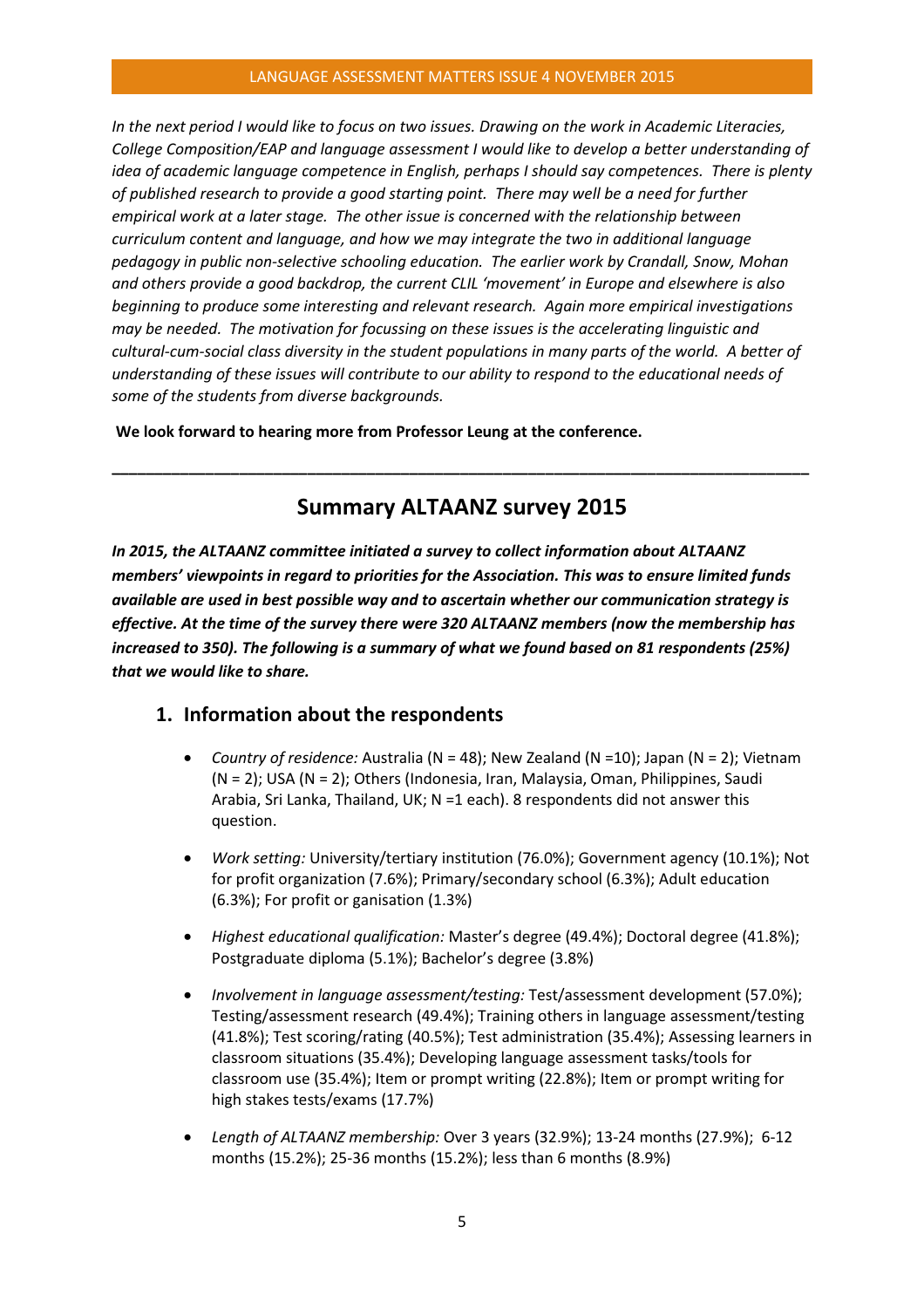#### 2. Prioritizing ALTAANZ initiatives

Members were asked to rank priorities for the association. The rankings are presented in order below:

- 1. Offering training in language assessment (through workshops, teacher in-service etc)
- 2. Promoting understanding of assessment practices/diversity of assessment
- 3. Stimulating research
- 4. Increasing teacher participation
- 5. Increasing participation among researchers
- 6. Promoting the role of assessment in language learning
- 7. Setting up an advocacy committee (e.g. to address inappropriate testing practices)
- 8. Increasing student participation

#### 3. Prioritizing ALTAANZ's financial foci

The members were asked to rank the following financial foci in order of priorities. Members' rankings are presented below:

- 1. Offer language assessment workshops for EAL teachers in different locations
- 2. Ensure sufficient funds are reserved to cover a future conference running at a loss
- 3. Offer language assessment workshops for LOTE teachers in different locations
- 4. Direct funds to support ALTAANZ workshops development funding
- 5. Offer language assessment workshops for researchers in different locations
- 6. Create fund for teacher practitioner research
- 7. Fund ALTAANZ members to prepare submissions (e.g. government enquiries) on current issues of concern
- 8. Create fund to supplement student research funding (to be applied for via competitive process)
- 9. Create travel award for teachers to attend the bi-annual ALTAANZ conference
- 10. Create a Master's and/or Doctoral level thesis award
- 11. Make a one-off donation to the Penny McKay Award administered by ALAA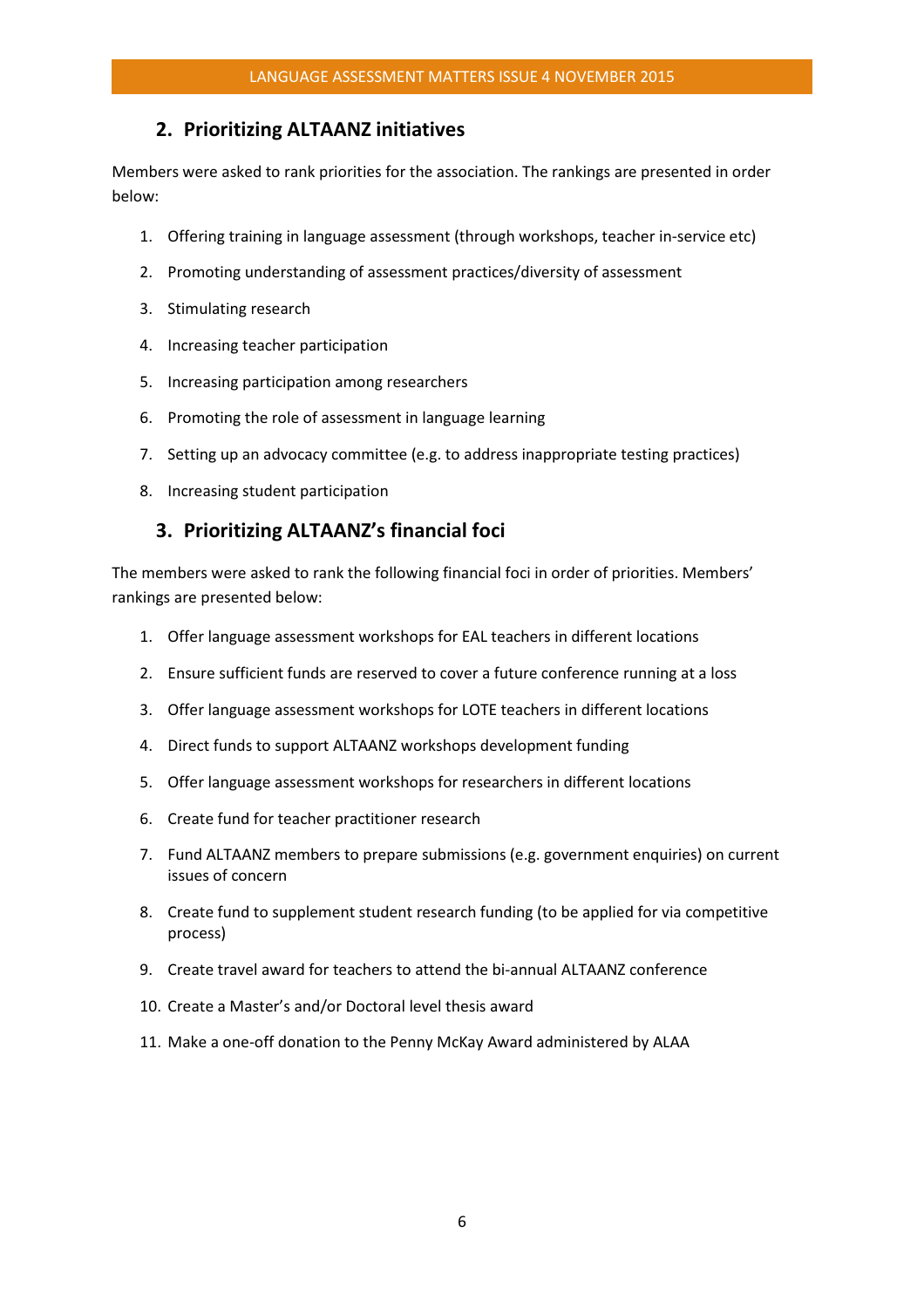#### 4. The most important priorities for ALTAANZ in the next three years

The members were asked to add important priorities not included in the above section for ALTAANZ in the next three years. The main suggested priorities (not in order of importance) include:

- Promote research
- Increase membership
- Offer language assessment training/workshops
- Informing members about conferences
- Encourage trans-Tasman connections
- Develop resources
- Increase quality of journal
- Foster and support practitioner research
- Link assessments to Australian curriculum
- Create Special Interest Groups (SIGs)

#### 5. ALTAANZ workshop topics in language assessment.

Members were also asked to list possible future workshop topics. A summary of the main responses are as follows:

- Quantitative analysis (including equating and vertical scaling by item response theory, Rasch analysis, test analysis)
- Practical language assessment practices for school teachers
- Assessment-for-learning
- Item writing
- Setting cut-scores
- Developing task types
- Task-based assessment
- Portfolio and process writing
- Pragmatics in speaking assessments
- Developing listening assessments
- Diagnostic assessment
- Assessing paraphrase/summary writing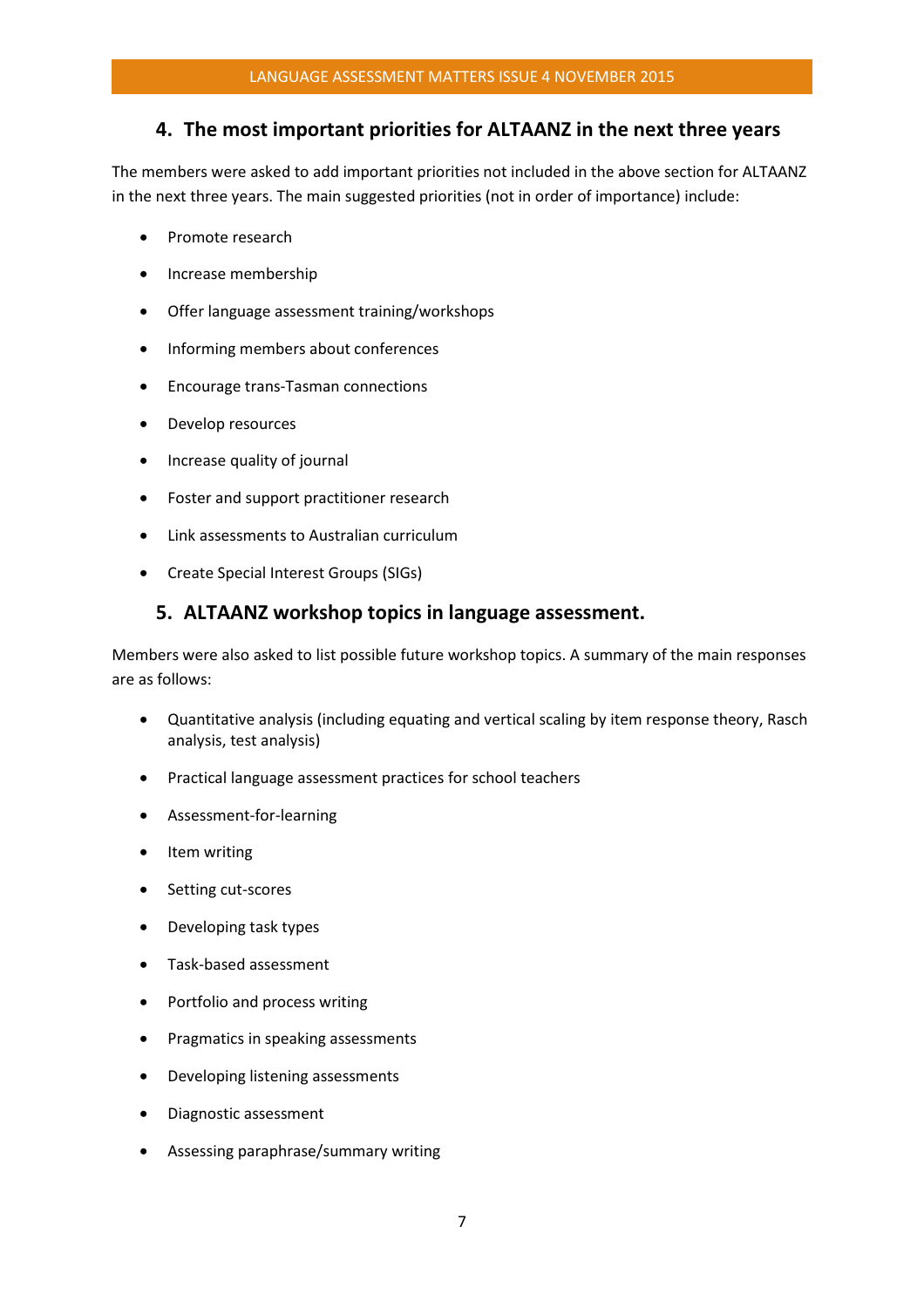- Developing assessment tasks for content and language integrated learning
- Post-entry language assessment (PELA)
- Dynamic assessment
- Tests for language teachers
- Online assessment

#### 6. Perceived effectiveness of ALTAANZ's communication with members

Members were also asked about how effective the Association's communication strategies are. The responses are listed below.

- Email (Good/excellent = 86%)
- Newsletter (Good/excellent = 81%)
- Facebook (Average = 32%; Good/excellent = 51%)
- Website (Average = 41%; Good/excellent = 53%)
- AGM (Average = 28%; Good/excellent =  $67\%$ )

#### 7. Suggestions of how communication can be improved

Many respondents commented on the good communication by ALTAANZ, although a number of suggestions were made as follows:

- Most people like email communication best (and many commented that ALTAANZ is doing this well)
- Some asked for more frequent newsletters
- ALTAANZ website needs updating:
	- Publish conference details earlier
	- Add news section
	- Publish blurbs on articles on research topics
	- Publish lists of upcoming international conferences and future events
- Facebook page could invite short anecdotes from test takers about their test taking experiences
- PLTA was also listed as vehicle. One respondent wrote: 'I think special issues of relevance to different sectors would be a good way to go (e.g., applying assessment frameworks in schools). Such an issue could include commissioned papers from key researchers plus (perhaps) commentaries of a less formal kind for teachers followed by a response?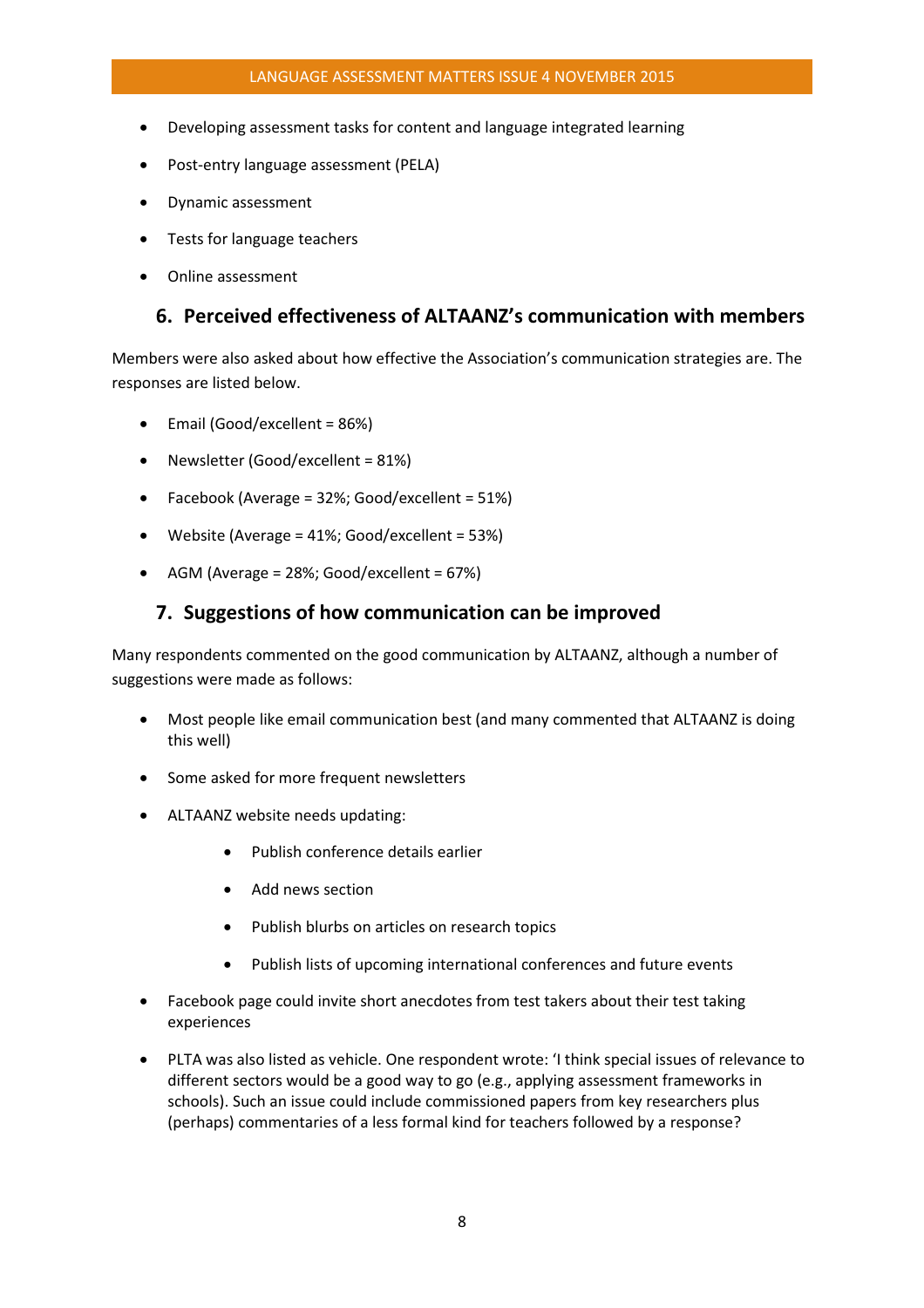#### 8. Other suggestions for ALTAANZ Executive

Many respondents posted positive comments here about the good job the executive is doing. Specific suggestions are as follows:

- Make sure whoever chairs the AGM is competent and well prepared
- Ensure that there is good representation from Australia and new Zealand
- Maybe partnering with state and national TESOL organisations for workshops
- More regular workshops
- Organise webinars with some leading lights from far flung destinations
- Is there a teacher representative on the committee?
- Probably worth offering professional development sessions to university and other ELICOS centres who are willing to pay.

#### 9. Possible actions for committee based on results

ALTAANZ will consider implementing the following actions:

- Offer more teacher workshops
- Try to increase teacher membership
- Secure nest egg of money to ensure conference organisers are secure in case conference returns deficit
- Ensure members are provided with information about events and conferences ahead of time, through a variety of means
- Add section to newsletter with upcoming language assessment conferences/workshops internationally (as well as nationally)
- Review website and possibly add a news feature and publish blurbs of articles, etc.
- Diversify article types invited for PLTA
- Explore possibility of teacher representatives on the ALTAANZ committee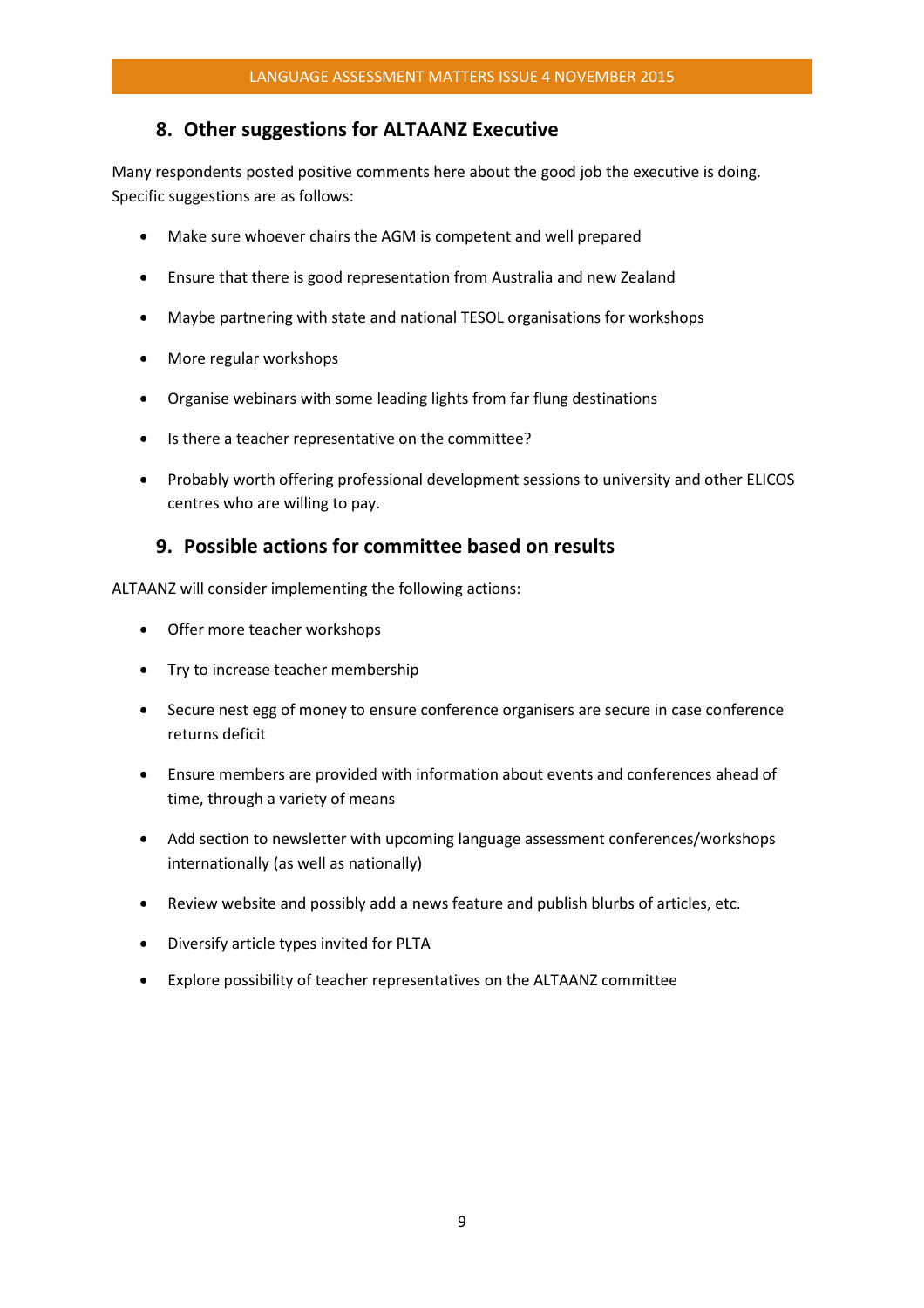# ALTAANZ 2016 THE UNIVERSITY OF AUCKLAND 17<sup>TH</sup> TO 19<sup>TH</sup> OF NOVEMBER



Te Whare Wānanga o Tāmaki Makaurau

# In the classroom and beyond: Assessing language ability in different contexts.

Confirmed plenary speakers are:

Matt Poehner, Pennsylvania State University Ute Knoch, University of Melbourne Peter Keegan, University of Auckland

The Call for Papers will be issued in January with a deadline in April

Student Travel Scholarships Available Information on www.altaanz.org as it comes to hand.